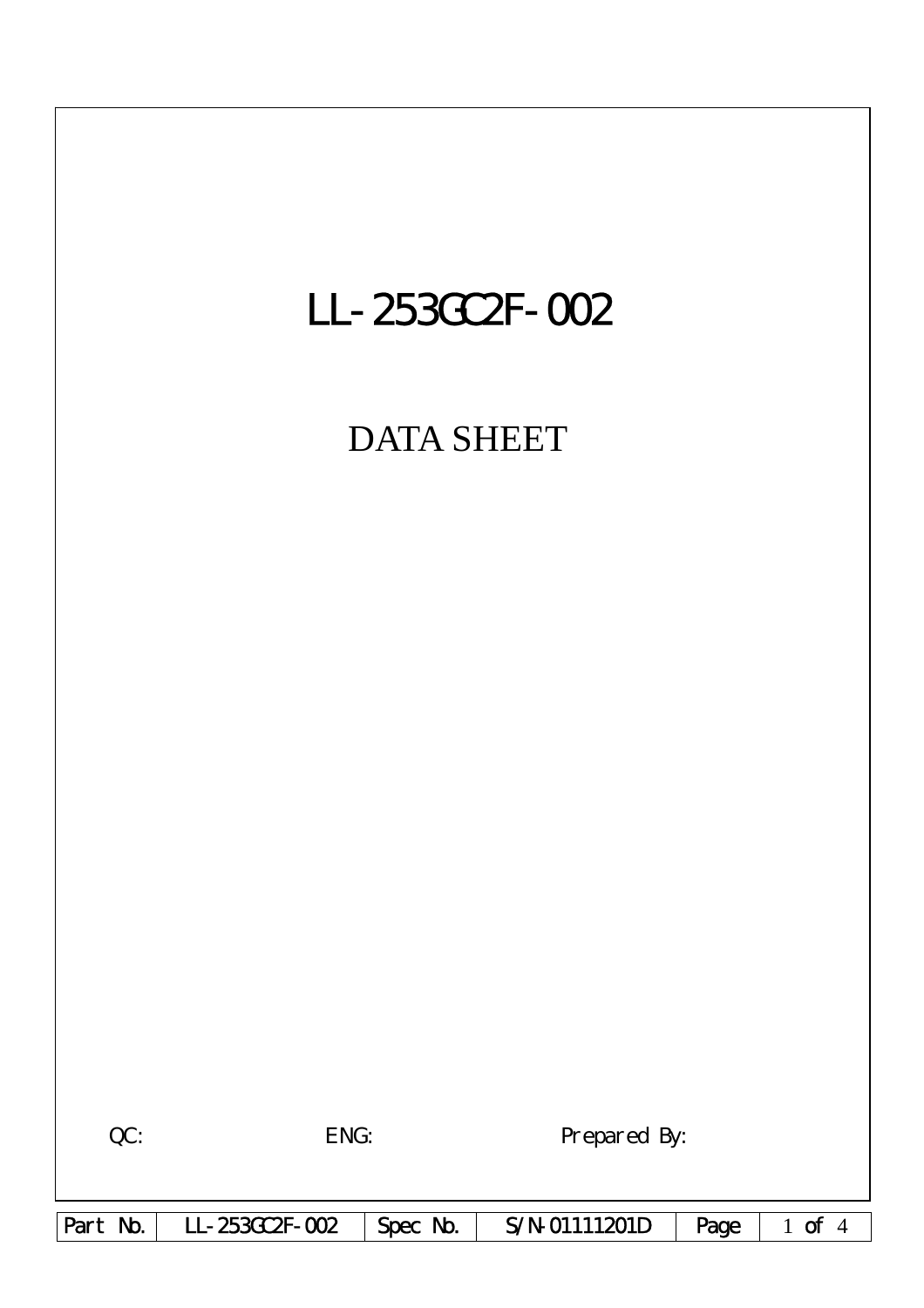## **Features**

- ♦ 2x5mm rectangular package
- ♦ Wide viewing angle
- ♦ General purpose leads
- ♦ Reliable and rugged

# **Package Dimension:**



| Part NO.       | Chip Material | Lens Color         | Source Color |  |
|----------------|---------------|--------------------|--------------|--|
| LL-253GC2F-002 | GaP           | <b>Water Clear</b> | Green        |  |

#### **Notes:**

- 1. All dimensions are in millimeters (inches).
- 2. Tolerance is  $\pm 0.25(.010")$  mm unless otherwise noted.
- 3. Protruded resin under flange is 1.0mm(.04") max
- 4. Lead spacing is measured where the leads emerge from the package.
- **5.** Specifications are subject to change without notice

|  | Part No.   LL-253GC2F-002   Spec No.   S/N-01111201D   Page   2 of 4 |  |  |  |  |
|--|----------------------------------------------------------------------|--|--|--|--|
|--|----------------------------------------------------------------------|--|--|--|--|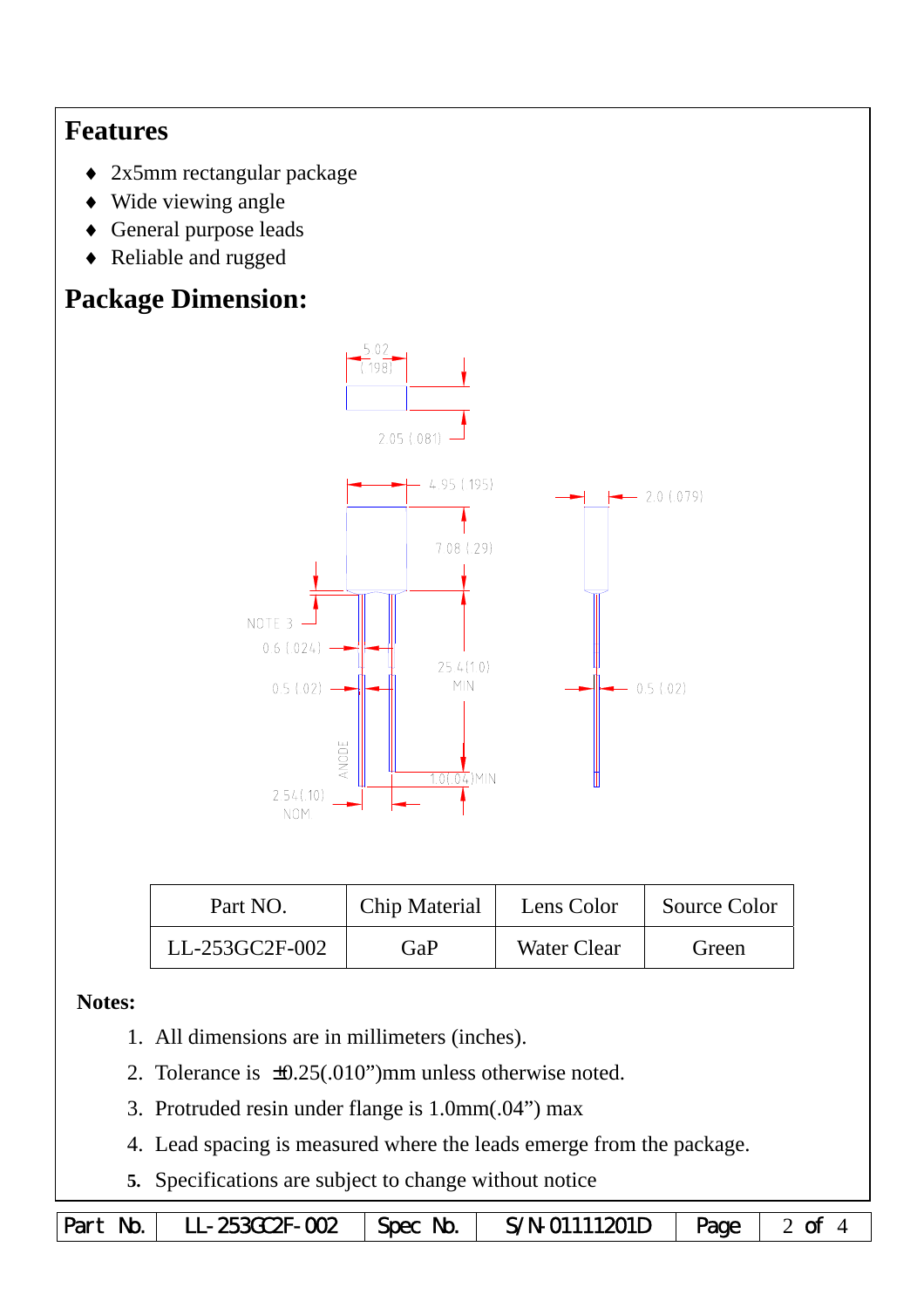| Parameter                                                    | MAX.                  | Uni t      |
|--------------------------------------------------------------|-----------------------|------------|
| Pover Dissipation                                            | 100                   | mW         |
| Peak Forward Current<br>(1/10 Duty Cycle, 0.1ms Pulse Width) | 100                   | mA         |
| Continuous Forward Current                                   | 50                    | mA         |
| Derating Linear From 50                                      | Q.4                   | $m\lambda$ |
| Reverse Vol tage                                             | 5                     | V          |
| Operating Temperature Range                                  | to $+80$<br>- 40      |            |
| Storage Temperature Range                                    | $-40$ to $+80$        |            |
| Lead Sol dering Temperature<br>4nm(. 157") From Body         | for 5 Seconds<br>260. |            |

### **Electrical Optical Characteristics at Ta=25**℃

| Parameter                   | Symbol                | Mn. | Typ. | Max. | Uni t | Test Condition       |
|-----------------------------|-----------------------|-----|------|------|-------|----------------------|
| Luminous Intensity          | l v                   | 12  | 28   | 60   | mcd   | $I_F=20$ mA (Note 1) |
| Vi ewing Angl e             | $\overline{2}$<br>1/2 | 110 | 120  | 130  | Deg   | (Note 2)             |
| Peak Emission Wavelength    | p                     | 563 | 568  | 573  | nm    | $I_F = 20$ mA        |
| Dominant Wavelength         | $\mathbf d$           | 565 | 570  | 576  | nm    | $I = 20mA$ (Note 3)  |
| Line Half-Width<br>Spectral |                       | 24  | 29   | 34   | nm    | $I_F = 20$ mA        |
| Forward Voltage             | $V_F$                 | 1.7 | 2.2  | 26   | V     | $I_F = 20$ mA        |
| Reverse Current             | $\mathsf{R}$          |     |      | 100  | μA    | $V_R = 5V$           |

#### Note:

- 1.Luminous intensity is measured with a light sensor and filter combination that approximates the CIE eye-response curve.
- $2 1/2$  is the off-axis angle at which the luminous intensity is half the axial luminous i ntensity.
- 3.The dominant wavelength ( d) is derived from the CIE chromaticity diagram and represents the single wavelength which defines the color of the device.

Part No. LL-253GC2F-002 | Spec No. | S/N-01111201D | Page | 3 of 4